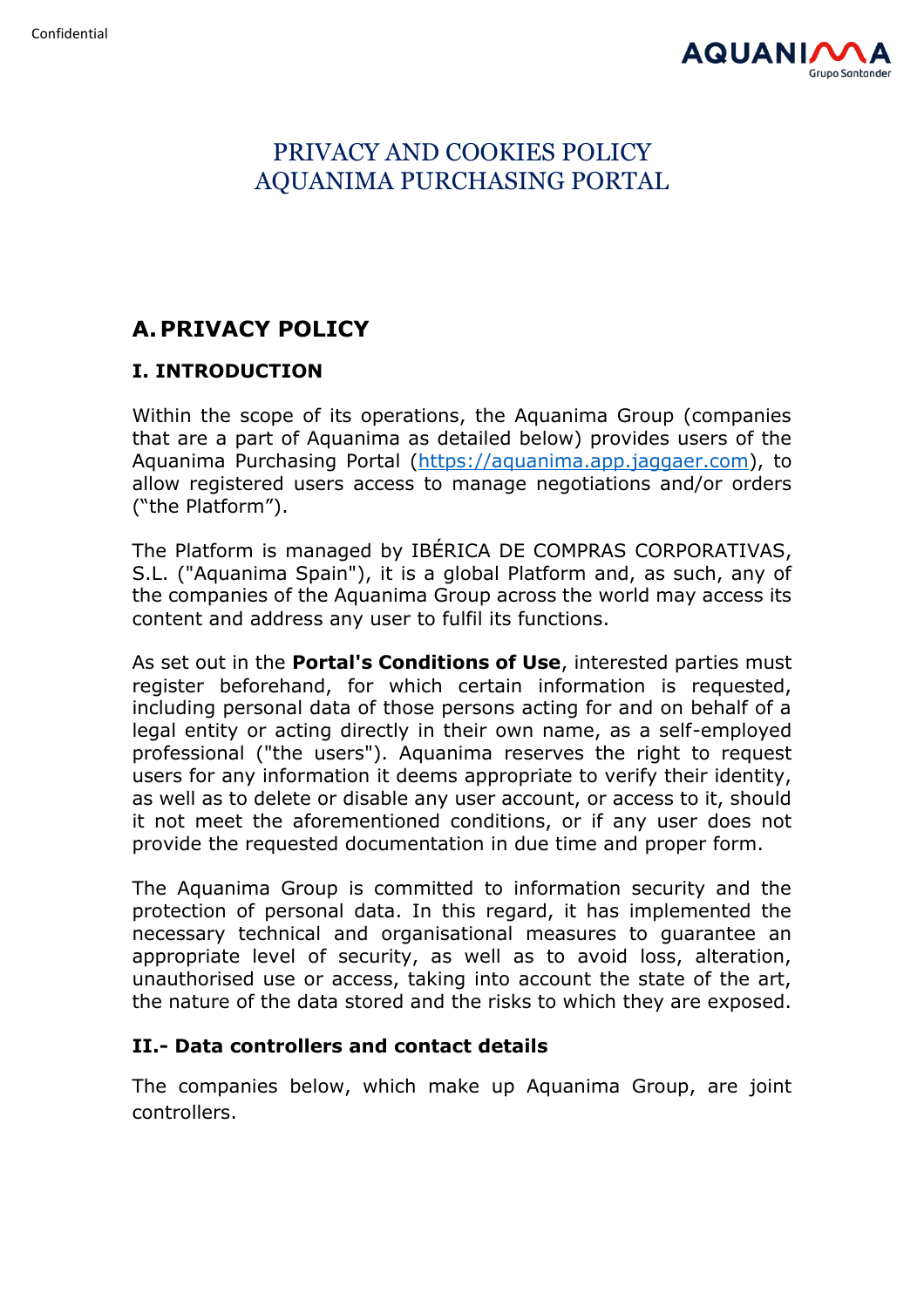

List of joint controllers:

| <b>TRADE NAME</b>                           | <b>COMPANY NAME</b>                                                   | <b>INFORMATION AND CONTACT</b>                                                                                                                                                                          |
|---------------------------------------------|-----------------------------------------------------------------------|---------------------------------------------------------------------------------------------------------------------------------------------------------------------------------------------------------|
|                                             |                                                                       | <b>DETAILS</b>                                                                                                                                                                                          |
| <b>AQUANIMA</b><br><b>SPAIN</b>             | Ibérica de Compras<br>Corporativas, S.L.                              | - Tax number: B-82797713<br>- Avda. de Cantabria s/n, edificio<br>Arrecife, Planta 0, 28660<br>Boadilla del Monte, Madrid<br>gestion.gdpr@aquanima.com                                                  |
| AQUANIMA<br><b>GERMANY</b>                  | Ibérica De Compras<br>Corporativas, S.L.<br>Niederlassung Deutschland | - TAX Number: 121/5948/1417<br>Tax number: DE278751209<br>- Santander Platz, 1, 41061<br>Monchengladbach, Germany<br>- gestion.gdpr@aquanima.com                                                        |
| AQUANIMA<br><b>UNITED</b><br><b>KINGDOM</b> | Ibérica De Compras<br>Corporativas, S.L. UK<br><b>Branch</b>          | Company Reg,<br>No.<br>- Oversea<br>FC026626, Branch No. BR008678<br>- Santander House 201 Grafton<br>Gate East, Milton Keynes, MK9<br>1AN, United Kingdom<br>- gestion.gdpr@aquanima.com               |
| AQUANIMA<br><b>PORTUGAL</b>                 | Ibérica de Compras<br>Corporativas S.L.,<br>Succursal em Portugal     | - Tax number: 980435226<br>- Rua da Mesquita, nº 6, 1070-<br>238, Lisbon<br>- gestion.gdpr@aquanima.com                                                                                                 |
| AQUANIMA<br><b>BRAZIL</b>                   | Aquanima Brasil, Ltda                                                 | $(CNPJ/MF)$ :<br>- Tax<br>no.<br>03.726.934/0001-01<br>- Avenida Roque Petroni Junior, nº<br>999, 11º andar, Vila Gertrudes,<br>São Paulo, Estado de São Paulo<br>- gestion.gdpr@aquanima.com           |
| AQUANIMA<br><b>CHILE</b>                    | Aquanima Chile, S.A.                                                  | - Tax number: 96.982.090-0<br>- Alcántara 200, Las Condes,<br>Santiago de Chile<br>- gestion.gdpr@aquanima.com                                                                                          |
| AQUANIMA<br><b>MEXICO</b>                   | Aquanima México S. de<br>R.L. de C.V.                                 | - RFC (Federal taxpayer<br>registration No.):<br>AME001011JS3<br>- Santa Fe 505, piso 7, oficina<br>702, Colonia Cruz Manca,<br>Mexico, Mexico City Cuajimalpa<br>district<br>gestion.gdpr@aquanima.com |
| AQUANIMA<br><b>UNITED</b><br><b>STATES</b>  | NW Services, Co.                                                      | - Federal Tax ID: 65-1124801<br>- 7640 SW 164th Place Miami, FL<br>33193                                                                                                                                |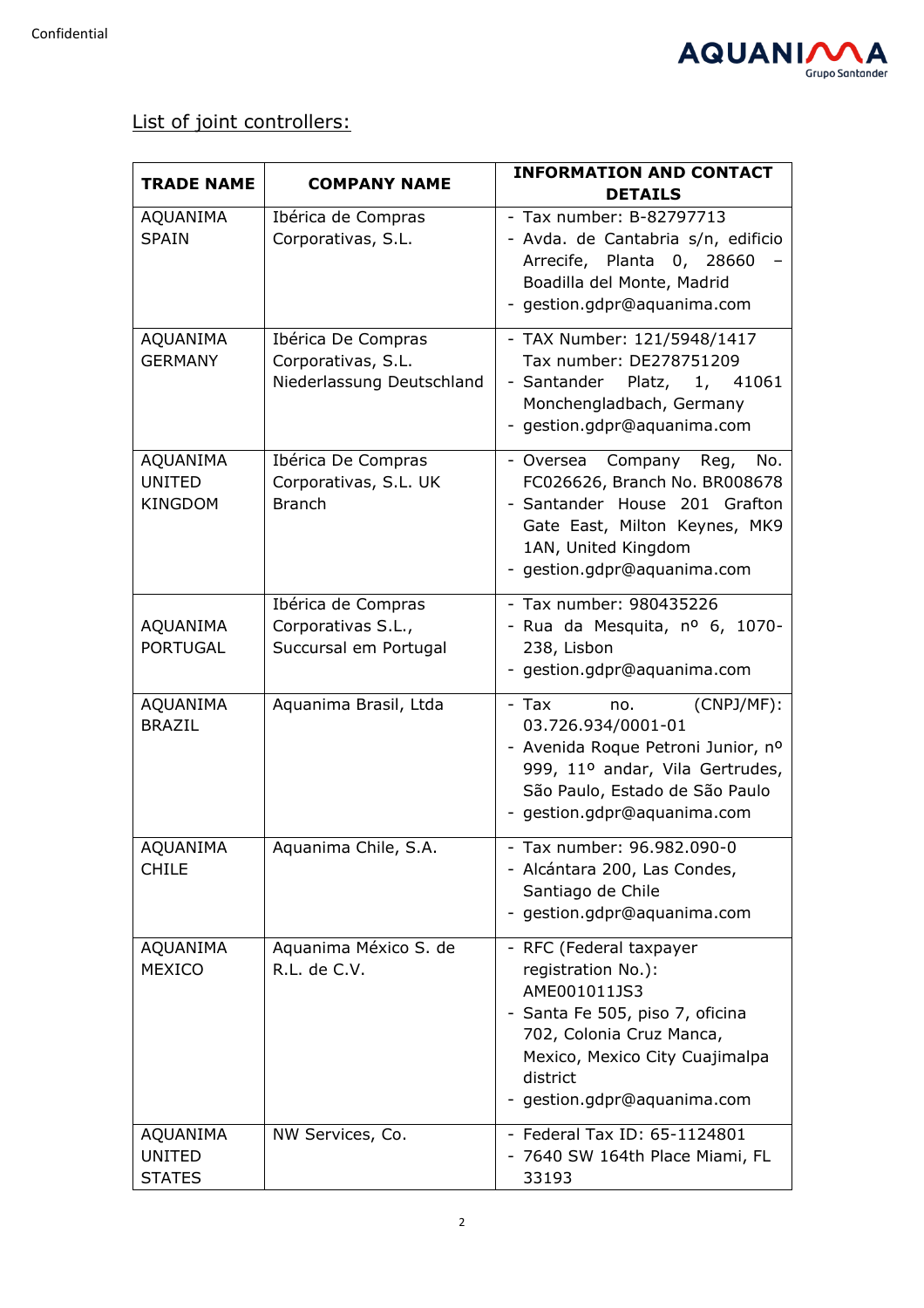

| <b>TRADE NAME</b>            | <b>COMPANY NAME</b> | <b>INFORMATION AND CONTACT</b><br><b>DETAILS</b>                                                            |
|------------------------------|---------------------|-------------------------------------------------------------------------------------------------------------|
|                              |                     | - gestion.gdpr@aquanima.com                                                                                 |
| <b>AQUANIMA</b><br>ARGENTINA | Aquanima, S.A.      | - Tax no. (CUIT): 30710488165<br>- Av. Juan de Garay 151, CABA,<br>Argentina<br>- gestion.gdpr@aquanima.com |

As per article 26 of the General Data Protection Regulation (EU), users may consult the essential aspects of the arrangement made between the joint controllers by contacting: gestion.gdpr@aquanima.com

# **III.- Purpose of the personal data processing and legitimate interest**

This section explains which types of processing are carried out by all joint controllers, their purposes and their legal basis.

- 1. **Management and answering of questions, queries and suggestions** that registered users may have in relation to the services provided by Aquanima. The legitimate basis of this processing is the performance of a contractual relationship.
- 2. **User registration and use of the Platform:** the joint controllers shall use the users' data, both those acting on their own behalf and those authorised to act on their behalf, in order to carry out the necessary steps to register the user on the Platform, as well as for the management of the use of the Platform. The legitimate basis of this processing is the performance of a contractual relationship.
- 3. **Managing the process for certifying, negotiating and entering into a contract:** the joint controllers may use the data provided by the data subjects to establish a contact in relation to the certification and/or negotiation and/or formalisation of contractual documents, as well as to keep them informed about any progress in relation to these processes. The legitimate basis of this processing is the performance of a contract.
- 4. **Purchasing Portal management and support:** the joint controllers may use the data of users to manage and provide support to the user concerning the use of the features offered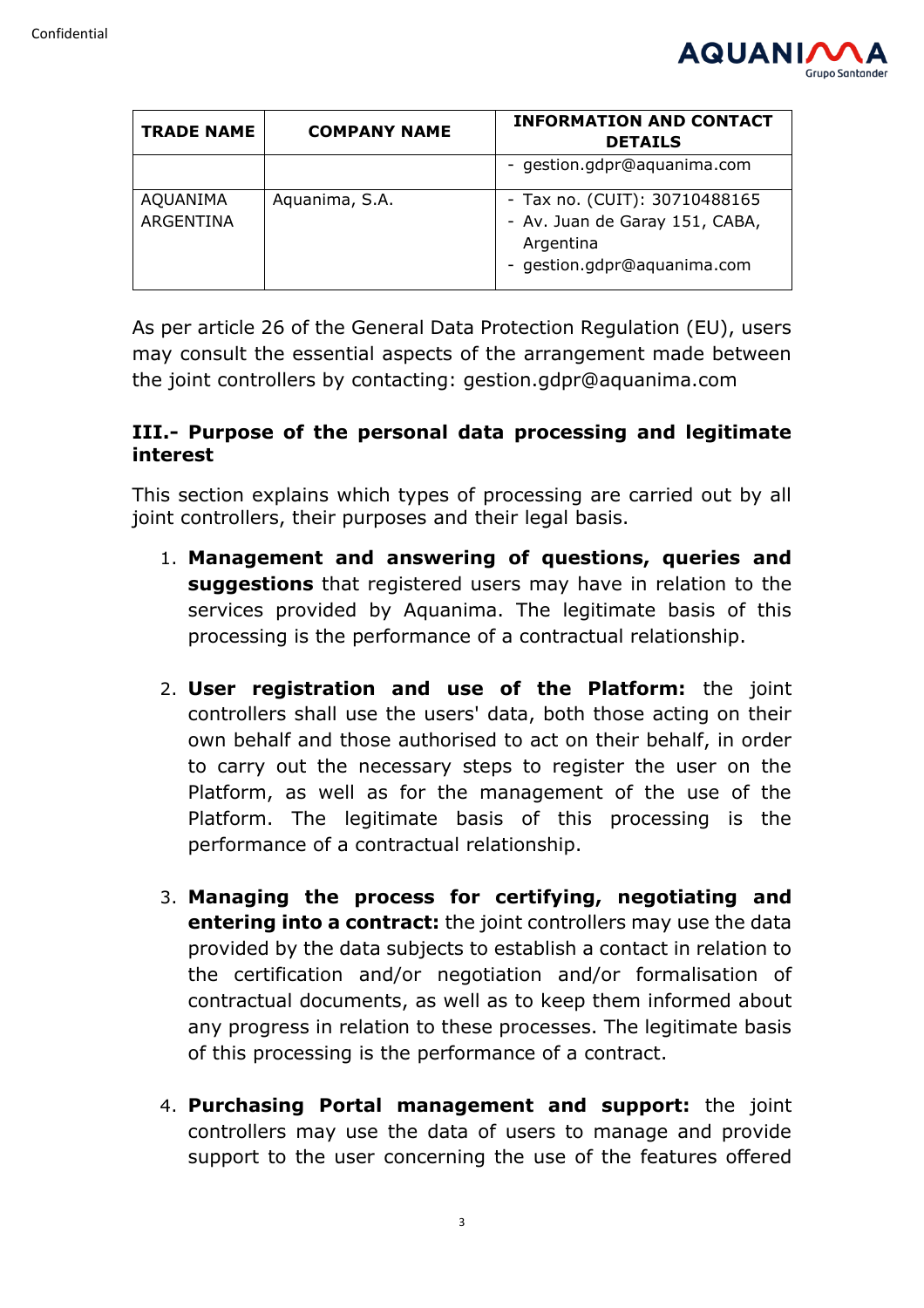

through Aquanima. The legitimate basis for this processing is the performance of a contract.

- 5. **Satisfaction surveys:** the joint controllers may send surveys to registered users asking them to rate the contracted services and to measure their level of satisfaction. This processing is necessary for Aquanima's legitimate interests.
- 6. **To comply with the legally established obligations**, with processing being based on the fulfilment of Aquanima's legal obligations.

Your data are processed on the basis of your consent, and may be withdrawn by the User at any time via email: gestion.gdpr@aquanima.com. However, if users withdraw their consent, or if they object to the processing of their data, this will not affect the lawfulness of the processing previously carried out.

# **IV.- Data storage period**

The personal data provided will be retained (i) for as long as the contractual relationship remains in force, where applicable, or you revoke the consent granted, and will be retained even afterwards for the period during which Aquanima may be held liable. If the data subject exercises their right to erasure, their personal data will be kept blocked for the legally established periods in order to address possible liabilities arising from their processing, and for a maximum period of five years.

## **V. - Type and origin of the data**

## **1. Type**

Compulsory data:

- Identification data: User's full name, ID card number and username.
- Contact details: Email address, Telephone No. (required only for customer users)
- Personal characteristics: Language, Time Zone
- Professional characteristics: Department/Function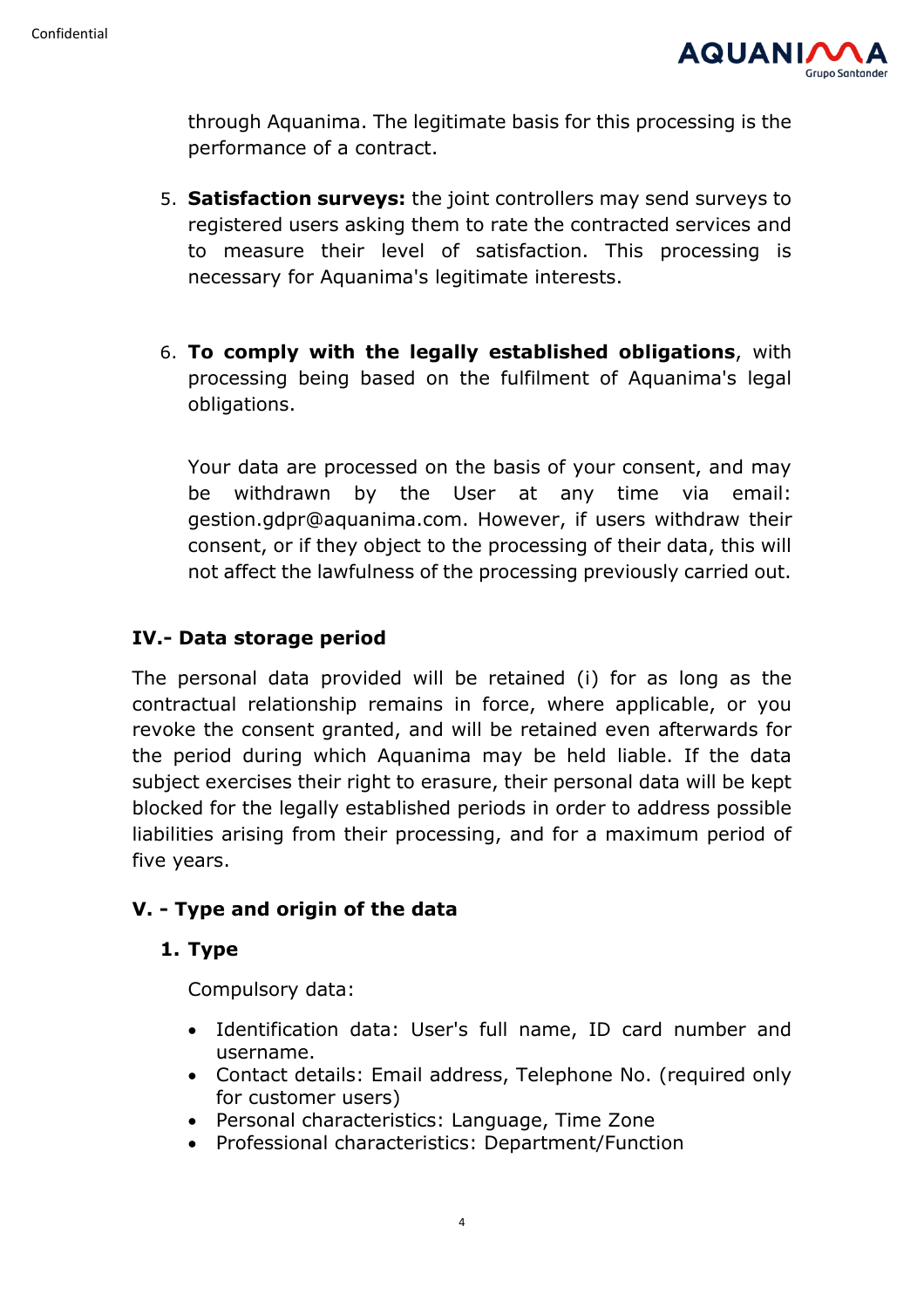

Optional information:

- Contact details: postal address, fax
- Financial data: annual turnover, payment terms, currency, etc.

The Personal Data requested are mandatory, except when expressly indicated otherwise. Any refusal to provide them will mean that it will not be possible to provide the service.

# **2. Origin of the data**

The data subjects' data may be given to the joint controllers either directly by the data subjects themselves or by the company they belong to and represent, or by one of the customers of the joint controllers at the request of their company.

# **VI. - Communication of the data**

Where joint controllers are involved in the implementation and management of contractual documents, the personal data of data subjects may be disclosed to the customer of the joint controller in question. This communication has its legal basis in the legitimate interest of the joint controller, the customer and the company that the data subject represents.

# **VII. - International transfers**

Since some of the joint controllers are located outside the European Economic Area (EEA) and the Platform is managed from Spain, there may international data transfers as per the applicable European regulation.

Aquanima hereby informs the data subjects that data processing outside the EEA may entail a security risk for their data. Notwithstanding the foregoing, Aquanima states that it has implemented an appropriate mechanism recognised by applicable data protection law to facilitate any such international data transfers. In the absence of an adequacy decision pursuant to Article 45 of the GDPR, you state that you have entered into the Standard Contractual Clauses set out in Implementing Decision 2021/914/EU ("STCs") or any other legal instrument updating or amending said Standard Clauses.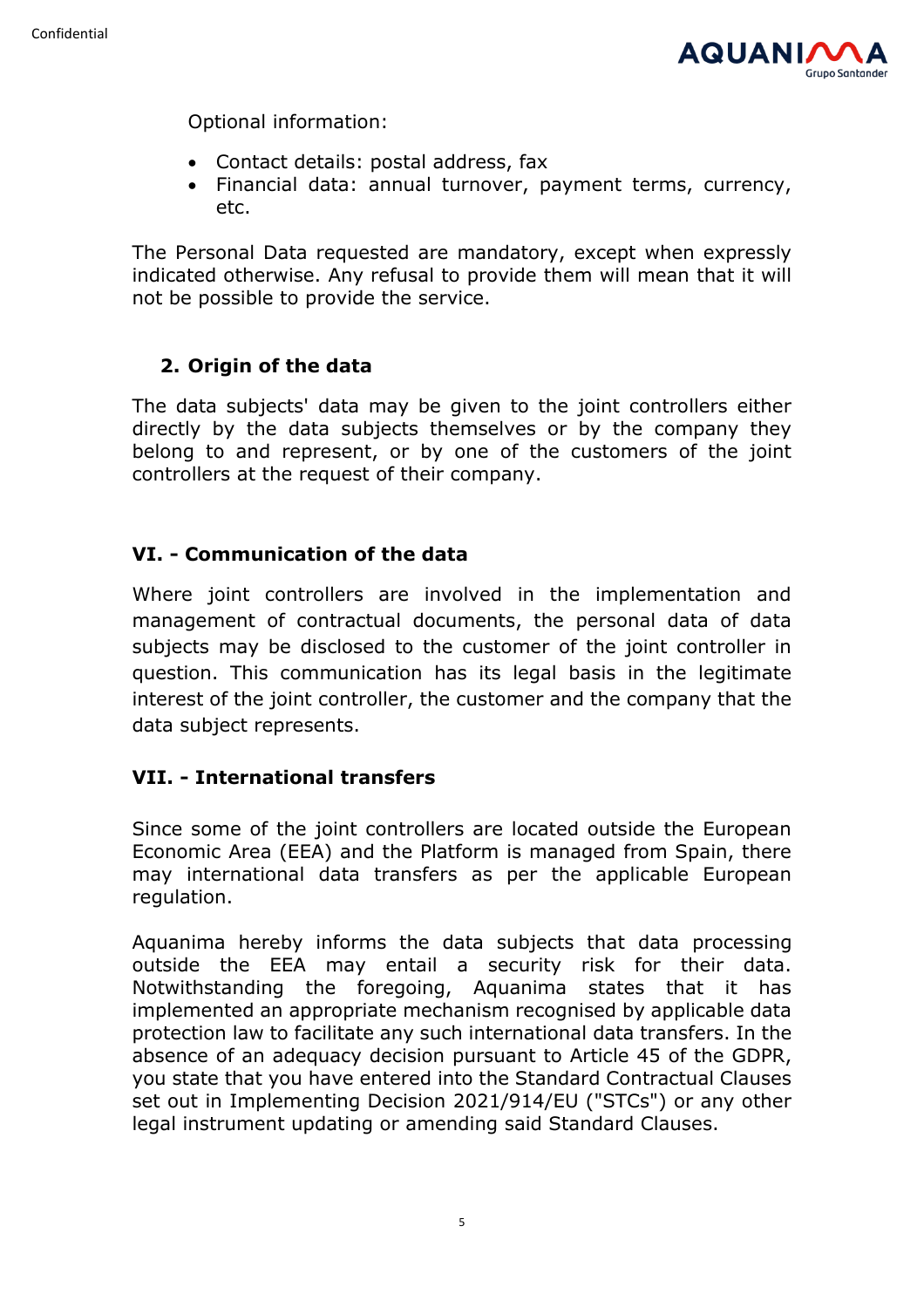

# **VIII. - Recipients of your Data**

Your data may be disclosed to third parties to which you are legally obliged to provide them, such as public bodies, tax offices, judges and courts.

Besides the aforementioned data transmissions, Aquanima works in partnership with some third-party service providers who have access to your personal data and who process this data on behalf of Aquanima as part of their services, including, but not limited to, the following sectors: legal advisory and technology services

## **IX. - Rights of data subjects**

As the owner of the data, the user may exercise the rights recognised in the data protection regulations, at any time and free of charge, by writing to gestion.gdpr@aquanima.com or by post to Avda. de Cantabria s/n, edificio Arrecife, Planta 0, 28660 - Boadilla del Monte (Madrid), enclosing a photocopy of their identity document, or any other document that allows the user's identity to be verified.

a) Right of access:

The user has the right to ask Aquanima whether it is processing their personal data and, if it is, to access such personal data and to receive information on the purposes for which it is being processed, including information on the categories of data being processed, the recipients, if applicable, their personal data has been disclosed to and the period for which it is expected to be stored.

b) Right of rectification and erasure:

The user will be entitled to request the erasure of their personal data, provided the legal requirements are met, and to rectify any inaccurate data concerning them when, among other reasons, the data is no longer necessary for the purposes for which it was collected.

c) Restriction of processing, revocation of consent and total or partial objection to processing:

In certain circumstances (e.g., if the data subject contests the accuracy of their data), they may request that the processing of their personal data be restricted while the accuracy of the data is being verified, and this data will then be processed solely for the purpose of lodging or defending against complaints.

The user will also have the right to revoke their consent and to object to the processing at any time, for reasons related to their particular circumstances, if the processing is based on the legitimate interest of one of the joint controllers or the legitimate interest of a third party (including processing for direct marketing and profiling purposes). In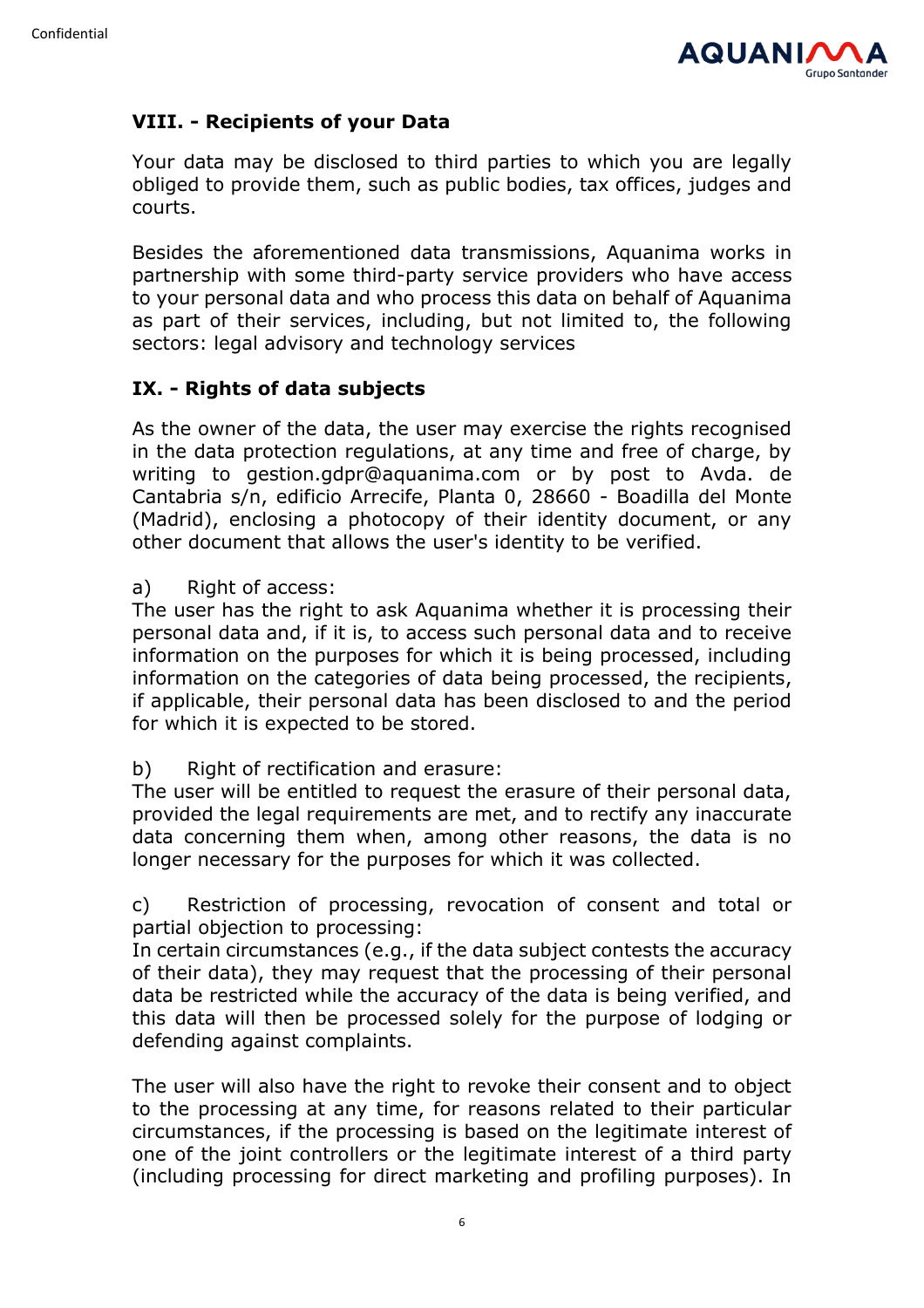

this case, Aquanima will cease all processing activity, unless it can demonstrate legitimate grounds for it.

#### d) Data portability:

The user will have the right to receive any personal data they may have already provided to Aquanima in a structured, commonly used and machine-readable format and to transmit the data to another controller without being prevented from doing so by the existing controller, in the legally established circumstances.

#### e) Automated individual decision-making:

In addition to the above rights, and in the event of automated decisionmaking, including profiling, the user will have the right to request and obtain human intervention by Aquanima and to express their point of view and object to the decision.

#### f) Other:

Where personal data is transferred to a third country or to an international organisation, the data subject will have the right to be informed of how their data may be accessed and to obtain a copy of the appropriate safeguards relating to the transfer.

The data subject may also lodge a complaint regarding the protection of their personal data with the Spanish Data Protection Agency (Agencia Española de Protección de Datos) at Calle Jorge Juan 6, 28001, Madrid, if they believe that Aquanima has breached their rights as recognised under applicable data protection legislation.

## **Data protection officer**

Aquanima has appointed a data protection officer (DPO) to be responsible, within the Group, for protecting the privacy and confidentiality of users and ensuring the fulfilment of the various legal requirements contained in applicable regulations (both Spanish and European) in the area of personal data protection.

You can contact the data protection officer at the following email address: [gestion.gdpr@aquanima.com](mailto:gestion.gdpr@aquanima.com)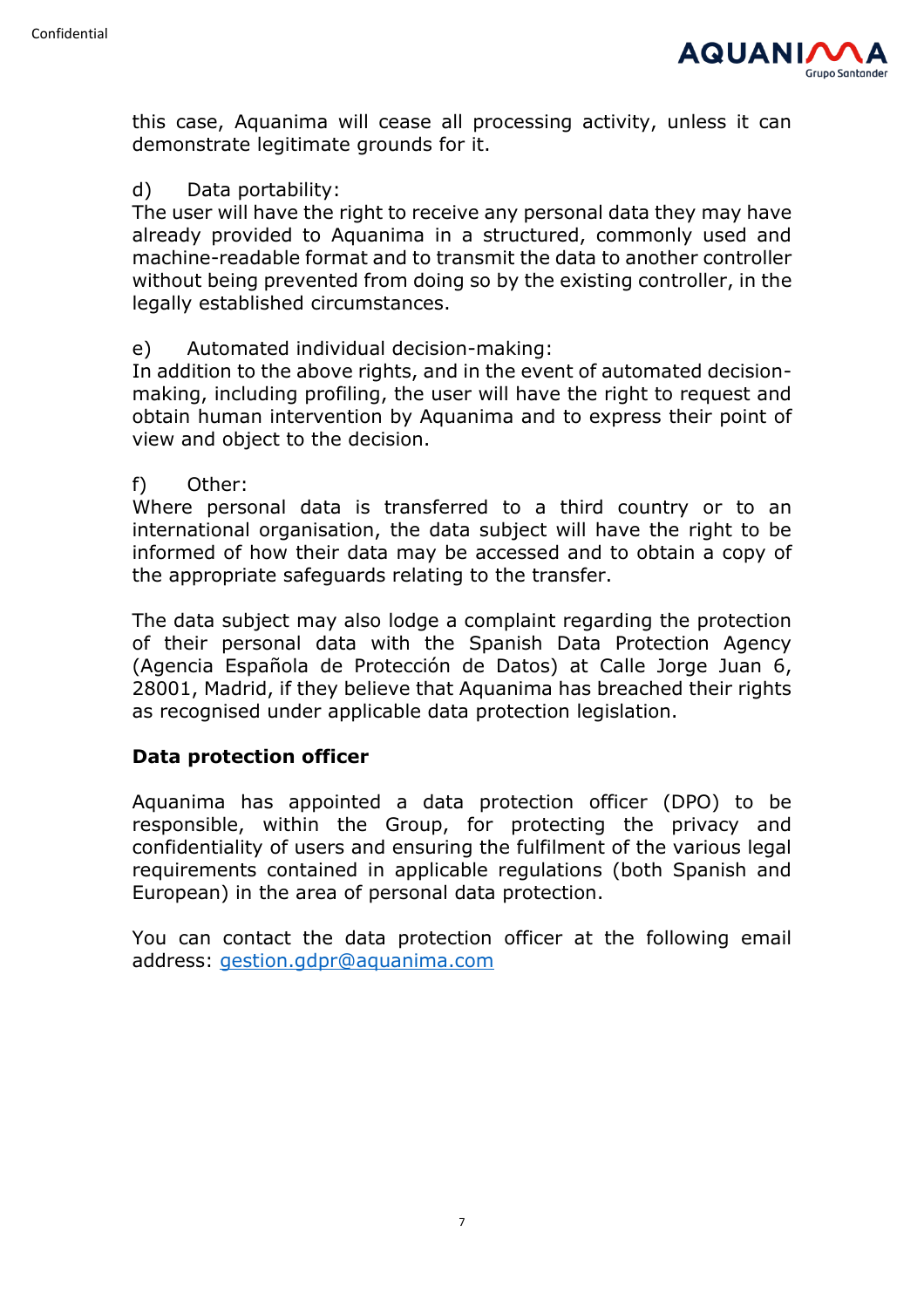

# **B. COOKIES POLICY**

## **1. Entity responsible**

Through this notice, IBÉRICA DE COMPRAS CORPORATIVAS, S.L., with registered office at Avda. de Cantabria s/n, edificio Arrecife, Planta 0, 28660 – Boadilla del Monte, Madrid and tax no. B-82797713, the owner of this website or application ("Aquanima" or the "publisher" without distinction) hereby informs visitors to the website or users of the app, where applicable, (the "website" or the "app" and the "users" or "user", respectively) about its cookies policy, so that they are aware of the cookies that will be used as they browse the website or use the app and can provide their consent to the same.

# **2. What are cookies?**

Cookies are any type of data storage and retrieval device used on an internet user's terminal (computer/smartphone/tablet) for storing information and retrieving information that was stored previously. Cookies can be installed either directly by the websites visited by the user or by third parties with which the website is related, and they allow the website to keep track of the user's activity on the site or on other, related sites, including: the location the user connects from, the connection time, the (wired or mobile) device used, the operating system and browser used, the pages most frequently visited, the number of clicks and data on the user's browsing habits. For more information on how websites and apps use cookies, go to <https://www.allaboutcookies.org/es/>

# **3. Personal data protection**

Under certain circumstances, the use of data storage and recovery devices on recipient terminals, such as cookies, may involve processing personal data. The legitimate grounds for this data processing will be the consent provided by the website or app users after receiving clear and comprehensive information on the use of cookies, in particular regarding the purposes of the data processing, in the area of personal data protection.

To this effect, you must remember that this cookie policy (the "cookie policy") is supplemented by the privacy policy for this website or app.

## **4. Types of cookies used**

This website uses the following types of cookies:

## **4.1. Technical and strictly necessary cookies**

These are cookies inserted by the publisher which are necessary for the website to operate correctly or to provide a given service requested by the user. Personalisation or preferential cookies are considered necessary to allow information to be recorded so that the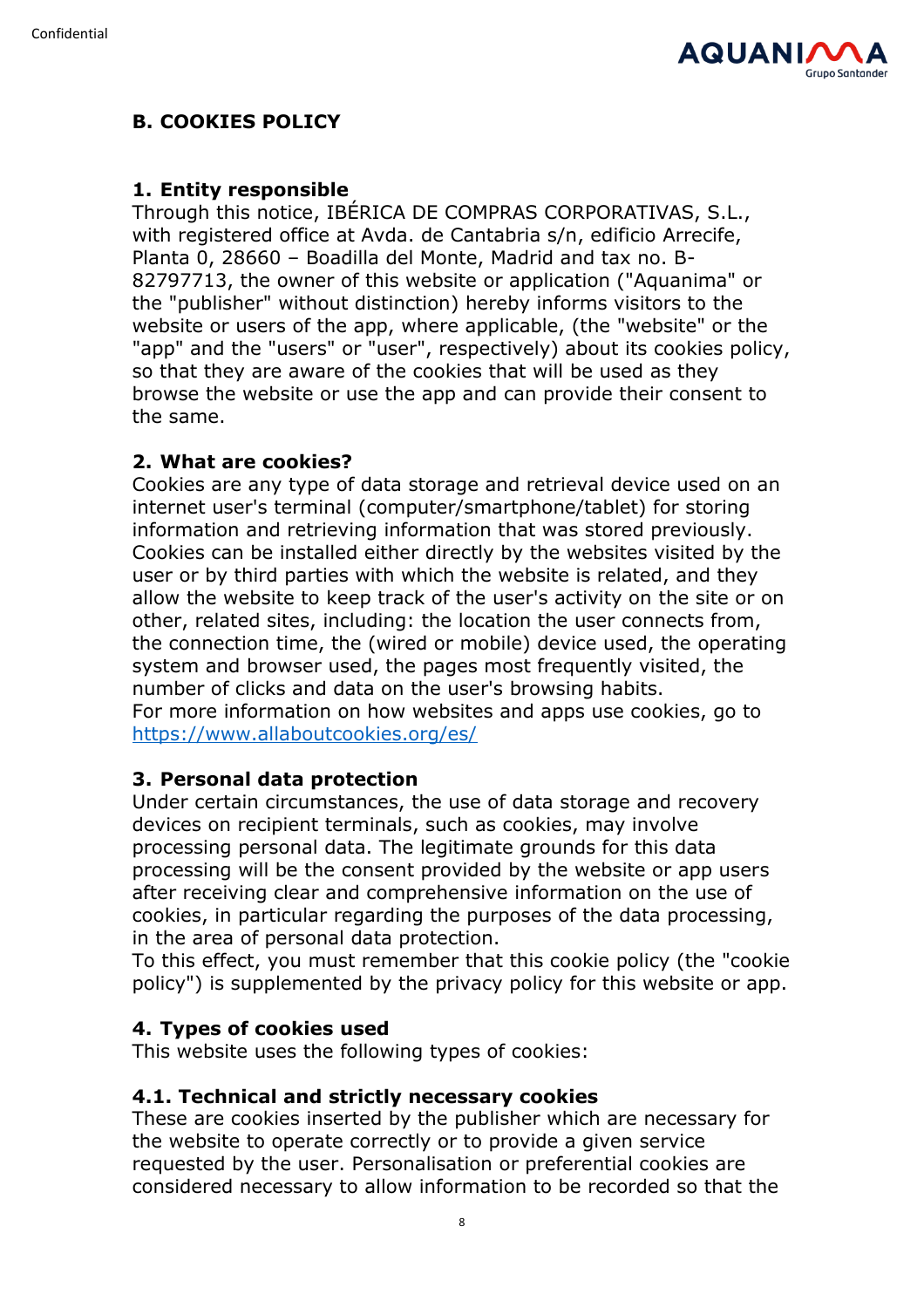

user can access the service with certain characteristics which may differentiate their experience from that of other users, such as their preferred language or the number of results to show in their searches.

Technical cookies include user interface personalisation cookies, cookies used by the publisher to control data communication and traffic and identify the session, cookies for sharing content on social media, etc.

Pursuant to Art. 22.2 of the Information Society Services and Electronic Commerce Act, users do not have to give their consent for them to be used.

The table below provides more detailed information on this type of cookie:

| <b>NAME</b>       | <b>PURPOSE</b> | <b>DURATION/ EXPIRY</b>   |
|-------------------|----------------|---------------------------|
| <b>JSESSIONID</b> | Session        | Deleted at the end of the |
| <b>VISITORID</b>  |                | session                   |
| VISITOR ET        |                |                           |
| fbp;              |                |                           |
| ga;               |                |                           |
| gcl_au            |                |                           |
| tabSessionId      |                |                           |

## **5. What are the legal grounds for the use of cookies?**

Except in the case of strictly necessary and technical cookies whose use does not require the user's informed consent, the publisher will place cookies on the user's computer only with the user's prior informed consent. Users may give their consent either by clicking "Accept all cookies" or by consenting to those that they choose in the cookie settings panel displayed by the publisher the first time the user accesses the website or the app.

## **6. Can you revoke your consent?**

Users may revoke their consent regarding cookies and delete installed cookies at any time. To do so, you may:

- Use the content and privacy settings in the browser you are using to browse the website. You may revoke your consent and delete cookies by following these steps, depending on the browser used:
	- Firefox: [http://support.mozilla.org/en/home](http://support.mozilla.org/es/home)
	- Internet/Explorer: <http://support.microsoft.com/ph/807/es-es>
	- Safari: [http://support.apple.com/kb/HT1677?viewlocale=en\\_gb](http://support.apple.com/kb/HT1677?viewlocale=es_ES)
	- Opera: [http://help.opera.com/Windows/8.54/en/index.html](http://help.opera.com/Windows/8.54/es-ES/index.html)
	- Chrome: <https://support.google.com/chrome/?hl=es>